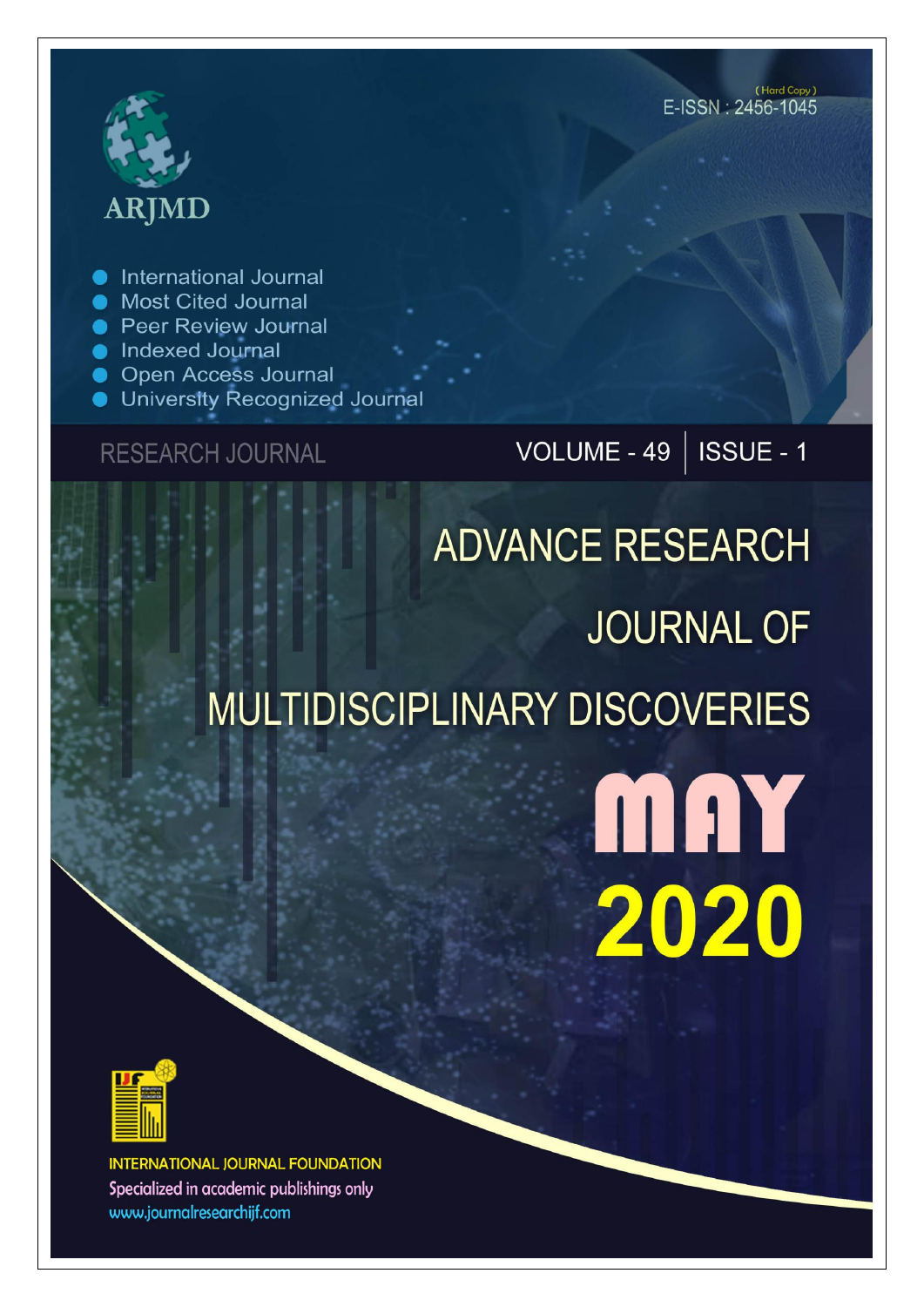

#### **Effects of Whistle Blowing Policy on Labour Management Relations: A study of Isiala Ngwa North Local Government council of Abia State**

#### **ORIGINAL RESEARCH ARTICLE NAME OF THE AUTHOR'S**

**ISSN :** 2456-1045 (Online) **ICV Impact Value:** 72.30 **GIF- Impact Factor:** 5.188 **IPI Impact Factor:** 3.54 **Publishing Copyright** @ International Journal Foundation **Article Code:** BM-V49-I1-C3-MAY-2020 **Category :** BUSINESS MANAGEMENT **Volume :** 49.0 ( MAY-2020 EDITION ) **Issue:** 1(One) **Chapter** : 3 (Three) **Page :** 17-30 **Journal URL:** www.journalresearchijf.com **Paper Received:** 28.06.2020 **Paper Accepted:** 08.07.2020 **Date of Publication:** 31-07-2020 **Doi No:** [10.5281/zenodo.3969204](https://doi.org/10.5281/zenodo.3969204
)

#### **<sup>1</sup>UKAEGBU, BEDE IFEANYI**

<sup>1</sup>Department of Industrial and Personnel Management, *College of Management Sciences Michael Okpara University of Agriculture, Umudike*

#### **ABSTRACT**

This study examined the effects of whistle blowing policy on labour management relations in Isiala Ngwa North Local Government Council of Abia state.. The objective of the research was to find out the effects of whistle blowing policy on violation of government's financial regulations, misappropriation of public funds and assets, underreporting of revenues and conversion of funds for personal use on indicators of labour management relations: disputes, understanding, cooperation and partnership. Quasi-experimental design was adopted using survey method to take a snapshot at the situation in the organization and analyse same. Purposive/quota sampling technique of non probability sample was adopted with the aide of Taro Yamen's formula to determine the sample size in eight (8) departments in Isiala North Local Government Council of Abia state. Primary data were obtained through questionnaire while secondary data were obtained from textbooks, internet printout, and journals. Four null hypotheses were tested using spearman's rank correlation coefficient statistical tools. The findings revealed that the four null hypotheses were rejected which indicated positive significant relationship between whistle blowing policy on violation of government's financial regulations, misappropriation of public funds and assets, underreporting of revenues and conversion of funds for personal use, and indicators of labour management relations: disputes, understanding, cooperation and partnership. Finally, we recommend that whistle blowing has the possibility to increase accountability and transparency in the management of public funds and develop a corrupt free workforce for positive labour management relations.

**KEYWORDS:** Labour Management, Policy, Whistle Blowing

CITATION OF THE ARTICLE

**UKAEGBU BI.** (2020) Effects of Whistle Blowing Policy on Labour Management Relations: A study of Isiala Ngwa North Local Government council of Abia State; *Advance Research Journal ofMultidisciplinary Discoveries;* 49(3) pp. 17-30

*\* Corresponding Author*

同类原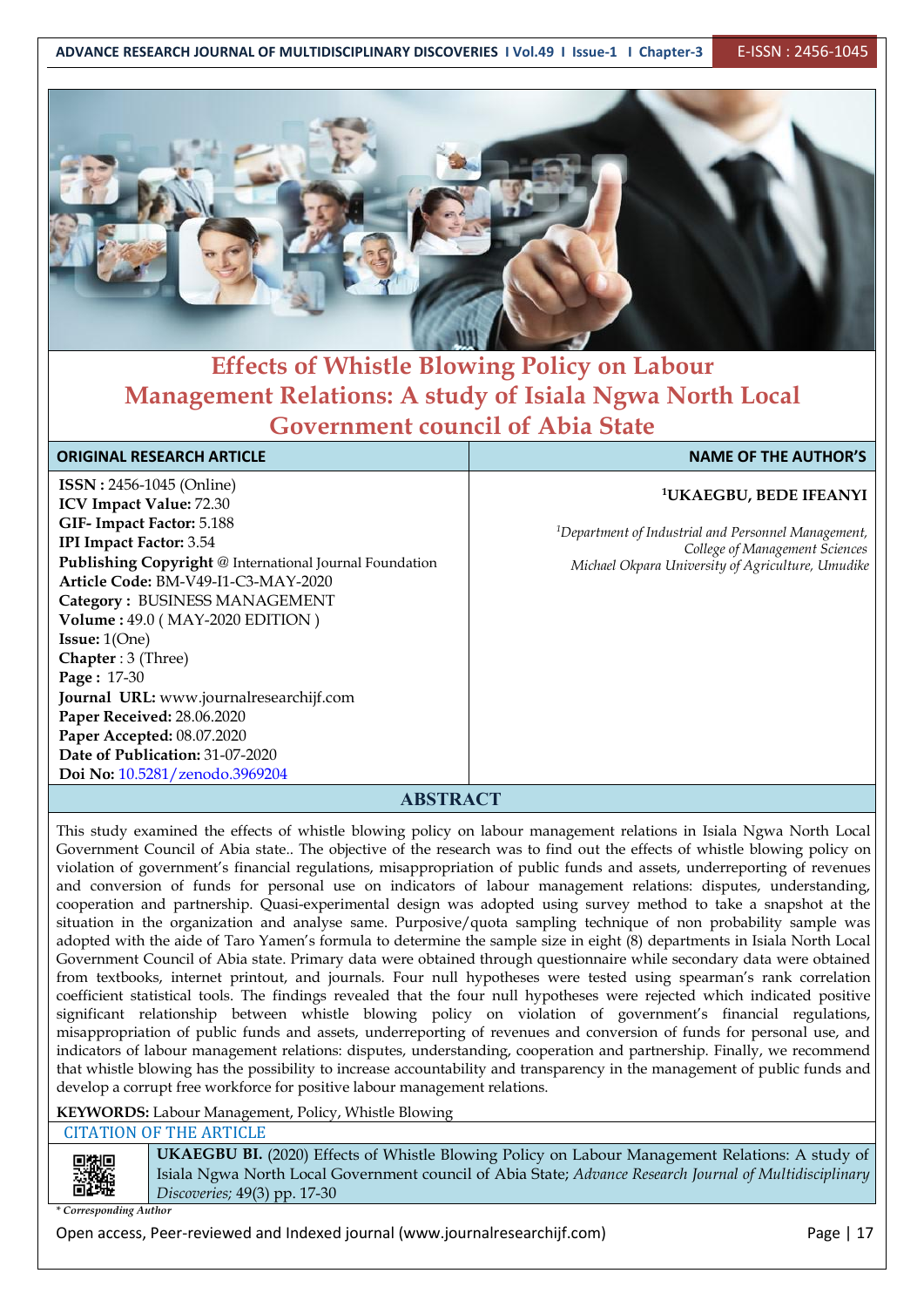#### **I. INTRODUCTION**

Public policy in Nigeria is an attempt by government to address a public issue by instituting laws, regulations, decisions, or actions pertinent to the problem at hand. Numerous issues can be addressed by public policy including social, economical, cultural, political even corruption. Nigeria's years of military rule resulted in a top-down policy-making process. Power is concentrated in the presidency, and his cabinet ministers through channels established by patron-clientelism. Senior government officials are supported by broader based of loyal junior officials, creating asort of loyalty pyramid. Public policy is made at governmental level and it affects the general public within the area of jurisdiction of the government or public institution formulating the policy.

Private policy, on the other hand, belongs to the  $\sum_{n=0}^{\infty}$  ate sector and is formulated by a private company private sector and is formulated by a private company or group for itself and for guidance of the members,<br>
management and staff. Its motive is generally private<br>
in such survival and excellence of the<br>
geared towards the survival and excellence of the<br>
organization concerned management and staff. Its motive is generally private  $\sum_{n=1}^{\infty}$  harassment, in nature and more often than not, profit-oriented or geared towards the survival and excellence of the organization concerned especially in a competitive environment. But private policy should reflect public policy because the government policy provides platform for the private policy. More still, some  $\overline{a}$ policies are meant for the guidance of private<br>organization such as the interest rate policy<br>formulated by government in the form of guidance for<br>implementation by banks and financial institute under organization such as the interest rate policy formulated by government in the form of guidance for implementation by banks and financial institute under the supervision of the central bank. Thus, there is an inter-relationship between public and private polices (Ayuba, 2012). Considering whistle blowing policy as one of the public policies in Nigeria to be research inter-relationship between public and private polices (Ayuba, 2012). Considering whistle blowing policy as one of the public policies in Nigeria to be research upon, reveals that this work will concentrate on employee to raise concerns about workplace malpractices, in a confidential manner for the organization to investigate alleged malpractices and take steps to deal with such in a manner consistent with the organizational policies and procedures, and relevant regulations.

This whistle blowing policy promotes transparent structure and effective clear communication resulting to good industrial relation since through this whistle blowing policy illegal and unethical conduct and any other misconduct across the organization will be treated allowing legal and ethical conducts to stand supreme making the organization effective in the operation as such resulting in positive labour management relation. This study of whistle blowing policy on labour management relation (LMR) refers to the rules and policies which govern and organize employment, how these are established and implemented, and how they affect the needs and interest of employees and employers especially as employees take the risk of whistle blowing which has negative consequences like: isolation, humiliation, formation of anti-you group, loss of job, questioning of the whistle blower's mental health, vindictive tactics to make the individual's work more difficult and court proceedings.

In workplace across the world, there is a unwritten culture and practice that gives a strong message that employees should turn a blind eye to wrongdoing and should not raise their concerns internally or externally. The consequences of this culture are that it discourages normal decent people from questioning wrongs that they come across in their jobs. It encourages employees to be guided exclusively by their own short term interest and undermines any sense of mutual interest between the workforce, the organization and those it serves.This makes a whistleblower an enemy in such situation. Whistleblowers in above situation rious ways including ostracism,<br>punishment, punitive transfers, reprimands and dismissal. Bosses and top managers are responsible for many attacks of whistleblowers but workers often join in or do nothing often due to fear that they could be the next victim. Premeaux and Bedenan (2003) are of the view that employees hesitate to raise voice as this might lead to retaliation. Poverty and unemployment are rampant in these countries and whistle-blowing can result in jobless (Vinten, 2000).

These effects of whistle blowing policy on working relations calls for investigation on how proper to manage this policy in relation to labour and management. As whistle blowing policy is new in Nigeria, so it is in Isiala Ngwa North Local Government Council. It could also be seen as a borrowed policy from federal ministry of finance, to support the fight against financial crime and corruption. Therefore, it is because of this newness of this policy and lack of investigation of this policy in relation to working environment in Nigeria and Isiala Ngwa North Local Government Council respectively that necessitated the need for this study.

#### **Statement of the Problem**

The drive for greater efficiencies and long term success has forced many organizations to increasingly make policies that encourage employees and others who have serious concern about wrongdoing or malpractice within the organization to come up without any fear of victimization, subsequent discrimination disadvantage or dismissal to raise such serious concern within the organization rather than ignoring it or blowing it outside. This force for efficiency has introduced whistle blowing policy in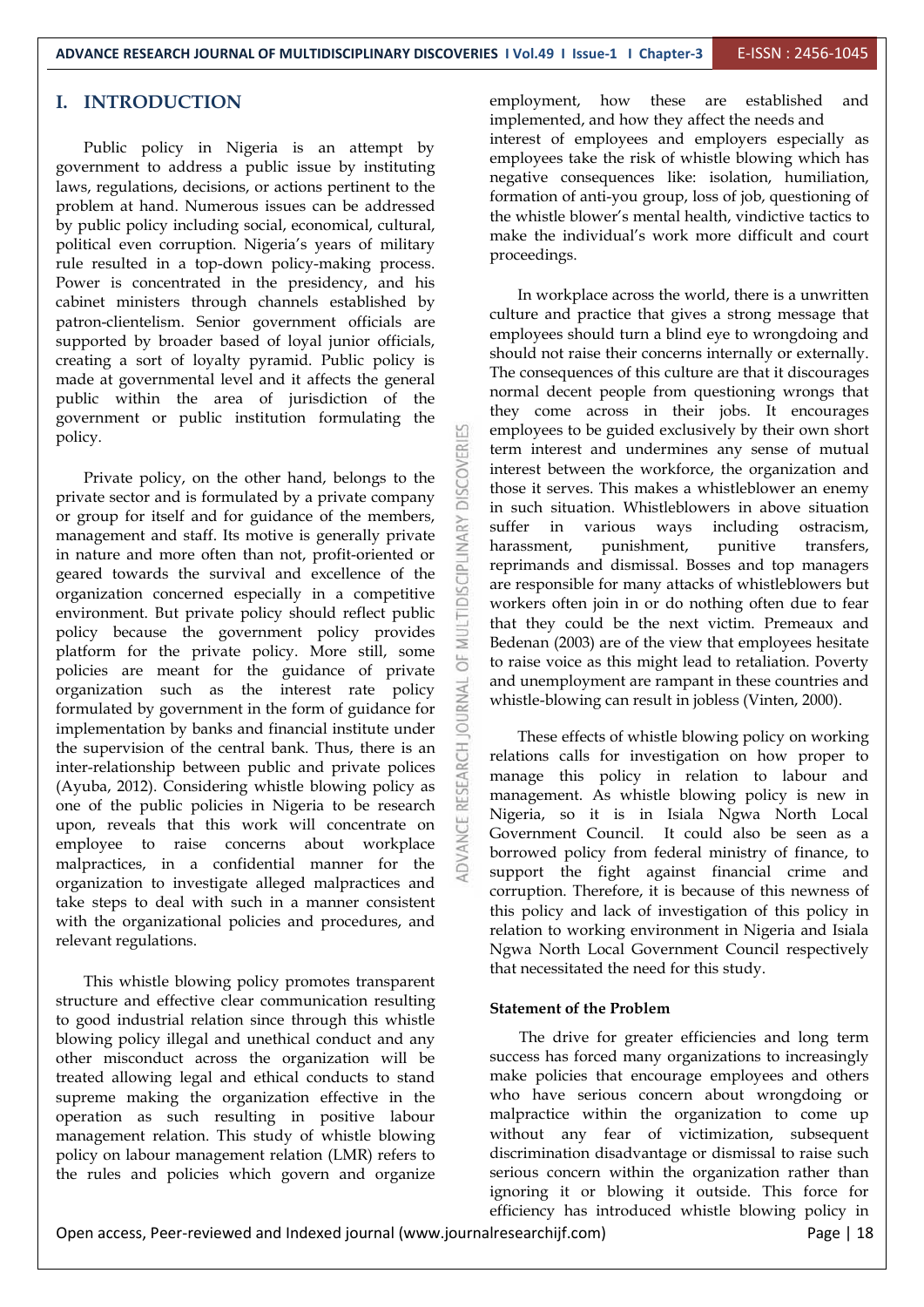Nigeria working environment which is of great positive effects in the working environment especially on corruption. Hence, wrongdoing or malpractice will become less appealing to employees because whistle blowing sends message of awareness to the public consciousness. This policy has also provided protection bill for whistle blowers but yet to consider its effects on labour management relation which might lead to low productivity and staff turnover. More still, because whistle blowing is revolutionary in nature, it has the tendency to attract harassment and intimidation from bosses and follow workers which spells doom to the labour management relation. So the effect of this policy (whistle blowing ) on labour management relation is what this research has as an objective especially in Isiala Ngwa North Local Government Authority in Abia State.

#### **Objectives of the Study**

ectives of the Study<br>Broadly, this work is meant to examine the effects<br>whistle blowing policy on labour-management relations, especially the objectives are to:

- (i) find out the effects of whistle blowing policy against violation of government's financial regulations on disputes .
- (ii) find out the effects of whistle blowing policy against misappropriation of public funds and assets on understanding.
- (iii) determine the effects of whistle blowing policy against underreporting of revenues on cooperation.
- of whistle blowing policy on labour-management<br>relations, especially the objectives are to:<br>(i) find out the effects of whistle blowing policy<br>against violation of government's financial<br>regulations on disputes.<br>(ii) find (iv) determine the effects of whistle blowing policy against soliciting of bribes on partnership.

#### **Research Questions**

- Certain research questions formulated to get this work are:
	- (i) To what extent does whistle blowing policy against violation of government's financial regulations have effect on disputes?
	- (ii) To what extent does whistle blowing policy against misappropriation of public funds and assets have effect on understanding?
	- (iii) To what extent does whistle blowing policy against underreporting of revenue have effects on cooperation?
	- (iv) To what extent does whistle blowing against soliciting of bribes have effects on partnership?

#### **Hypotheses**

- **H01:** There is no significant effect between violation of government's financial regulations and disputes
- **H02:** There is no significant effect between misappropriation of public funds and assets and understanding.
- **H03:** There is no significant effect between underreporting of revenues and cooperation.
- **H04:** There is no significant effect between soliciting of bribes and partnership.

#### **Review of Related Literature Policy**

According to Ocheoha (1998), policy may be conceptualized as decision-making at the highest level, and from another view-point, it may be perceived as a general rule or principle within an organization, which is meant to guide future decisions, plans or actions. More still policy may also be defined as a selected and planned of conduct in the light of which individual decisions are made and co-ordinated towards the achievement of pre-determined goals or objectives. The New Webster's dictionary of the English language international edition defines policy as a selected, planned line of conduct in the light of which individual decisions are made and coordination achieved. Policy in this context is decision-oriented. It guides subsequent decisions in the organization.

#### **Typologies of Policy**

An important characteristic of policy-making is that different kinds of polices tend to be associated with different kinds of political relationship and processes. Lowi, (1972), has persuasively argued that there are three types of policies – distributive, redistributive and regulatory – and that each type of policy is associated with a particular political process.

Distributive policies: Policies concerned with the distribution of new resources are distributive policies. There are policies that have direct impact to the public, for example personal income taxation, water the resource, food relief, social power and so on. These also include grants and subsidies that give protection to certain interest against competition.

Redistributive policies: are concerned with changing the distribution of existing resources, and with the rearrangement of policies which are related to bringing about basic social and economic changes in the economy and society. They include those actions that affect credit and the supply of money, as well as taxes and social security and transfer payments.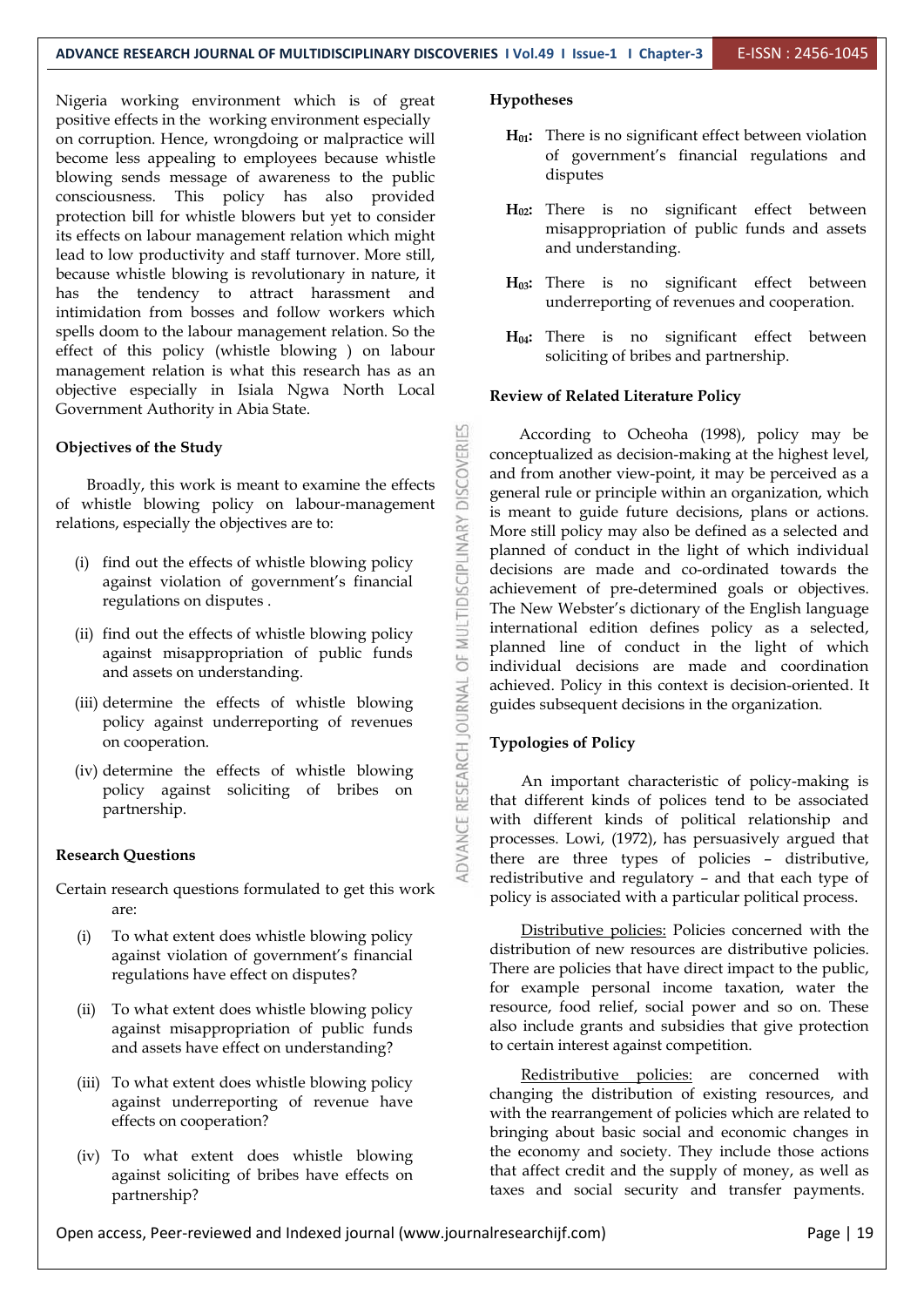According to Sapru, (2011), the distributive policies are generally ideological; they raise basic issues about the proper role of government in societal and economic matters.

Regulatory policies: are concerned with regulation and control of activities. They seek to alter individual behaviour directly by imposing standards on regulated industries, and are much more likely to arouse controversy. Private interests may be significantly constrained or have compliance costs imposed upon them by regulatory actions. Powerful interest groups are likely to be organized around regulatory issues, and the interaction of this policy advocates play an important role in determining the nature of the policies and the like, which are engaged in regulatory activities. Example: NAFDAC, NGLEA, CBN, SON, FOREX. This is a policy that is formulated and by the government to checkmate the activities of actions and inactions of some behaviours of members of the state through established agencies including the actions and inactions of some behaviours of members of the state through established agencies including the organizations in the day to day administration of the state. Whistle blower policy is among the regulatory issues which involve concerns on how public issue should be managed or used as such regulating the use state. Whistle blower policy is among the regulatory issues which involve concerns on how public issue should be managed or used as such regulating the use<br>of public property. This seminar research will be based of public property. This seminar research will be based on these regulatory policies.

Constituent policy issues: are those which are concerned with the setting up or reorganization of institutions.

Furthermore, Cobb, and Elder, (1972) proposed an<br>mative classification of policy issues in terms of alternative classification of policy issues in terms of conflict rather than content. Their focus is on the way<br>in which conflict is created and managed. To them, a<br>conflict may arise between two or more groups over<br>issues relating to the distribution of positions or<br>resources in which conflict is created and managed.To them, a conflict may arise between two or more groups over issues relating to the distribution of positions or resources and may be created by situations such as:

- (a) Unfairness or bias in the distribution of positions or resources.
- (b)Framing of an issue for personal or group gain.
- (c) Unanticipated human events, natural disasters, international conflict, war and technological changes.

Such issues then constitute the agenda for policy or decision – making and are known as the conflict policy issues.

Again, Hoywood, and Wilson, (1987) use the criteria of costs and benefits from the point of view of the possibilities of different outcomes, forms of bargaining and conflict, and a range of other alternatives. There are redistribution or cuts issues

which involve bargaining over who gets what, who gets more and who gets less. For Wilson, criteria of costs and benefits may be concentrated or dispersed. An issue which may have very concentrated benefits to a small section of society, but whose costs are widely dispersed, is of a different kind to the one that may be for "the greatest happiness of the greatest number" or "greatest good to the greatest number". These issues on policy according to Hoywood, and Wilson, (1987) are called bargaining policy issues.

#### **Whistle Blowing Policy: Meaning and the Nigerian Experience**

Whistle blowing in the workplace can be defined as bringing to the attention of someone in authority an act, incident or procedure that is not right, or a concern or suspicion that something is unethical. This includes such issues as malpractice, dangerous activity, abuse, fraud or corruption. This policy whistle blowing means the reporting by employees of suspected misconduct, illegal acts or failure to act within the organization (Best, 2015). The aim of this policy is to encourage employees and others who have serious concern about any aspect of the organization's work to come forward and forte those concerns. According to Nottinghamshire county council, Whistle blowing is a positive act that can make a valuable contribution to the council's efficiency and long-term success. It is not disloyal to colleagues or the council to speak up.

In the same line, First Bank Nigeria (FBN) Holding Plc. (2017), in ensuring a high ethical standard in all its business activities has established a code of ethics which set out the standard of conduct expected in the management of its business across the group. All stakeholders are expected to comply with these standards in the discharge of their duties. In furtherance of the FBN holdings Plc., whistle blowing policy and procedure provides a channel for the group's employees and other relevant stakeholders to raise concerns about workplace malpractices, in a confidential manner, for the group to instigate alleged malpractices and take steps to deal with such in a manner consistent with the group's policies and procedures and relevant regulations.

The Federal Government (FG) has launched a new programme that is aimed at encouraging anyone in the possession of information to report it for investigation. The whistle blowing programme came as an initiative from the federal ministry of finance as a means of helping the nation get useful information about a couple of things that could draw the nation backwards. Individuals are encouraged to provide useful information that entails violation of government financial regulations as well as procurement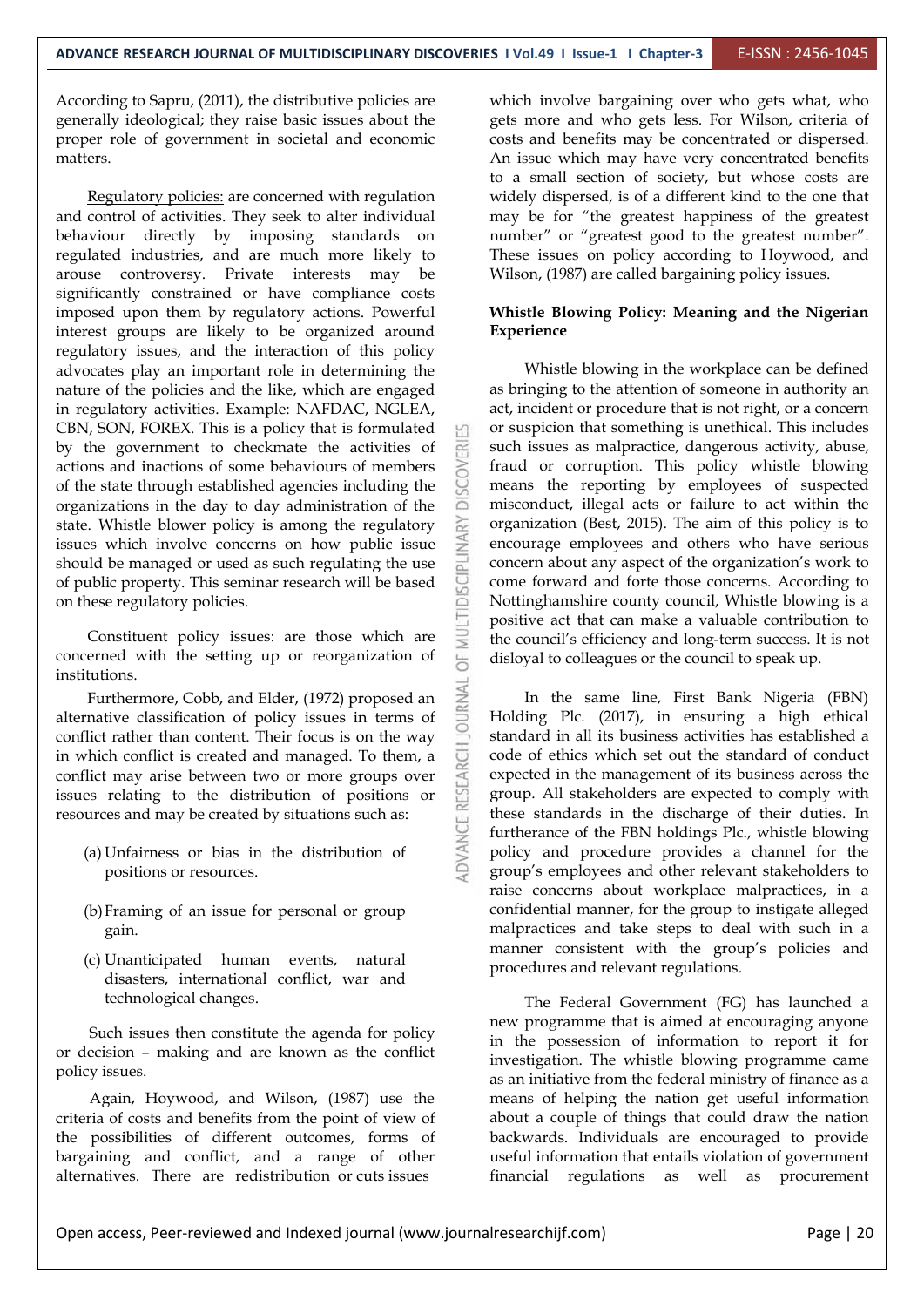procedures, misappropriation of public funds and assets, financial malpractices, fraud and theft of public assets (Temitope and Henry, 2018). A whistle blower information that directly leads to the voluntary return of stolen or concealed public funds or assets may be entitled to anywhere between  $2.5%$  -  $5.0%$  of amount recovered. In order to quantify for the rewards the whistle blower must provide the government with information it does not already have, and could not otherwise obtain from any other publicly available source to the government. The actual recovery must also be on account of the information provided by the whistle blower. This information is a powerful data in the hands of the government, helping the government to make amend on the security issue of ethical issues.

The initiatives aim at carrying Nigeria along and making them a part of the building process of the<br>nation to wiped clean of the various forms of<br>corruption that has plagued it. Also, the whistle<br>blowing programme aims at finding anyone who can nation to wiped clean of the various forms of corruption that has plagued it. Also, the whistle blowing programme aims at finding anyone who can<br>provide information on stolen or concealed public<br>assets, covers information on manipulation of data or<br>records, solicitation or collection of bribes,<br>undocumented expendit provide information on stolen or concealed public assets, covers information on manipulation of data or records, solicitation or collection of bribes, undocumented expenditure, splitting of contracts, conflicts of interest, diversion, under – reporting, concealment and non-remittance of government revenues. The program also wants information of any other form of corruption involving government funds  $\overline{\bigcirc}$ and assets (Temitope and Henry, 2018). However, the displacement of whistle blowing policy is the possibility  $\geq$  of increased accountability and transparency in the  $\geq$ objectives of whistle blowing policy is the possibility of increased accountability and transparency in the management of public funds, and the possibility that<br>more funds would be recovered that could be<br>deployed in financing Nigeria's infrastructural deficit. more funds would be recovered that could be  $\overline{C}$  (a) Violation deployed in financing Nigeria's infrastructural deficit.

A whistle blower is a person who voluntarily discloses to the Federal Government of Nigeria, through the Federal Ministry of Finance, a possible misconduct or violates that has occurred, is going or is about to occur with specific concerns which are in the  $(c)$ public interest . According to the Minister of Finance, Mrs. Kemi Adeosun, (2017), the primary goal of the policy is to support the fight against financial crimes (f) and corruption by increasing exposure of financial crimes and rewarding whistle-blowers. In order to promote such exposure, whistle-blowers are encouraged and offered protection from harassment or intimidation by their bosses or employers. The hope is that more looted funds will be recovered through the encouragement of voluntary information about corrupt practices. https:llwww.proshareng.com

There are two types of whistle blowing. The first is internal whistle blowing. This means that the whistle blower reports misconduct to another person

responsible for providing government with The whistle blowing policy must have a scope. This is within the organization. The second type is external whistle blowing where the whistle blower reports misconduct to another person outside the organization. why the ethics of the study organization must be stated with the objectives to state the scope of the policy. It is on this ground that this work samples a scope for whistle blowing policy in the study organization. This policy is intended to enable those concerned become aware of wrongdoing in the Isiala Ngwa North Local Government Council affecting some other persons or services, to report their concerns at the earliest opportunity so that they can be properly investigated. The whistle blowing policy is not intended to replace existing procedures.

#### **Whistle Blowing Policy Selling Points**

- (a) The possibility of increased accountability and transparency in the management of public funds and
- (b) The possibility that more funds would be recovered that could be deployed in financing Nigeria's infrastructural deficit.

In the final analysis, it is hoped that the more accountable the government becomes, the higher will be Nigeria's ranking on the individual's of openness and ease of doing business. The ultimate goal is to develop a corruption-free society and attract more and more foreign investors. Nigerians are encouraged to give concerned information on issues like:

- of government's financial regulations e.g. failure to comply with the financial regulations act, public procurement act and other extent laws.
- (b) Mismanagement or misappropriation of public funds and assets (e.g. prospectus and vehicles).
- Information on stolen public funds.
- (d) Information on conceited public funds.
- Financial malpractice or fraud
- (f) Theft
- Collecting/ soliciting bribes
- Corruption
- Diversion of revenues
- Underreporting of revenues
- Conversion of funds for personal use
- Fraudulent and unapproved payment
- (m) Splitting of contracts
- (n) Procurement fraud (kickbacks and overinvoicing etc)
- (o) Violation of public procurement procedures. https:llwww.proshareng.com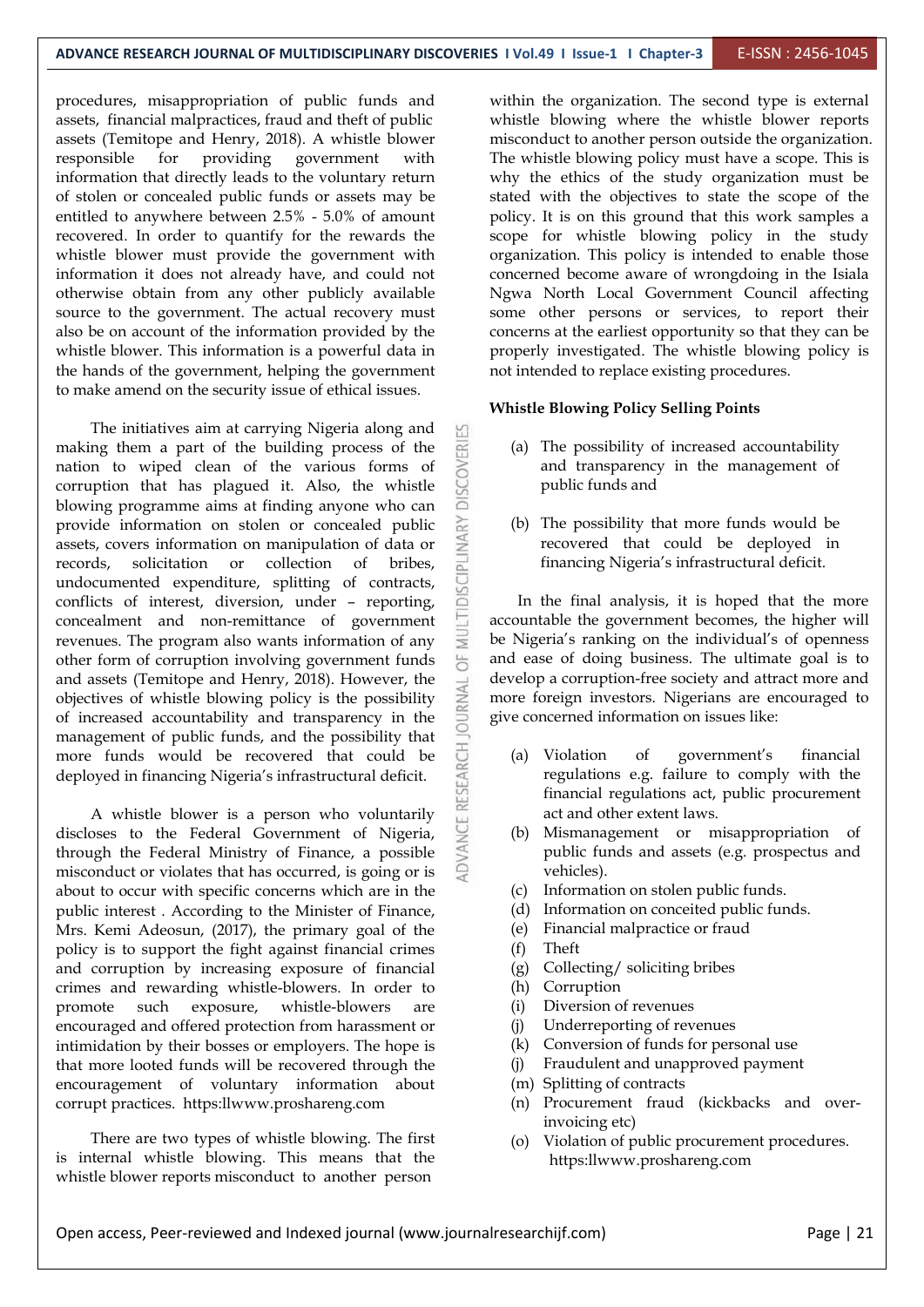#### **The Aim of Whistle Blowing Policy**

The programme does not apply to personal grievances concerning private contracts. It is understandable that this policy does not encourage private grievances but encourage referring such issues to the disciplinary committee or sector.The purpose of whistle blowing policy in Nigeria is to:

- (a) Increase exposure of financial or financial related crimes
- (b) Support the fight against financial crimes and corruption
- (c) Improve level of public confidence in public entities
- the management of public funds
- (e) Improve Nigeria's open government ranking and ease of going business indicators; and
- (d) Enhance transparency and accountability in<br>the management of public funds<br>(e) Improve Nigeria's open government<br>ranking and ease of going business<br>indicators; and<br>(f) Recovery of public funds that can be<br>deployed to f Recovery of public funds that can be deployed to finance Nigeria's infrastructure deficit.
- (g) To encourage employees to report wrong doing in the organization.

While in First Bank Nigeria whistle blowing is aimed at encouraging staff and other relevant stakeholders to report perceived unethical or illegal<br>conduct of employees management, directors and<br>other stakeholders across the group to appropriate<br>authorities in a confidential manner without any fear conduct of employees management, directors and other stakeholders across the group to appropriate authorities in a confidential manner without any fear of harassment, intimidation, victimization or reprisal of anyone raising concern(s) under this policy.Specific objectives of the policy are:

- (a) To ensure all employees feel supported in speaking up in confidence and reporting matters they suspect may involve improper, unethical or inappropriate conduct within the group.
- (b) To encourage all improper, unethical or inappropriate behaviour to be identified and challenged at all levels of the organization.
- (c) To provide clear procedures for reporting and handling such concern(s)
- (d) To proactively prevent and deter misconduct which could impact the

financial performance and damage the group's reputation

- (e) To provide assurance that all disclosures will be handled seriously, treated as confidential and managed without fear of reprisal of any form, and
- (f) To help promote and develop a culture of openness, accountability and integrity. (First Bank of Nigeria Holdings Whistle blowing policy and procedures version 2.0 October 2016). From the ongoing discussion, we will observe that each organization has primary aim for whistle blowing policy and such is also applicable in Isiala Ngwa North Local Government Council.

#### **Effects of Whistle Blowing Policy in Nigerian Government**

According to Minister of Finance, Mrs Kemi Adeosun (2017), the primary purpose of the policy is to support the fight against financial crimes and corruption, promote accountability and enhance transparency in the management of public finances. The minister has also assumed that the administration of president Buhari would continue to encourage all Nigerians with information on misconduct, violation or improper activity which can impact negatively on Nigeria, to report it to the appropriate authority. The laudable initiates of Federal Ministry of Finance, Kemi Adeosun (2017), on whistle blowing has resulted in the discovery of 59.8 million cash in Kaduna Shem residence in Sabon – Tasha and over \$30 million cash in an apartment in Ikoyi, Lagos State. The whistle blowing policy provides agencies like Economic and Financial Crimes Commission (EFCC) with actionable tips to track and recover stolen government funds like \$9.8 million retrieved from Andrew Yakubu, former group managing director of Nigeria's State Oil Company. Thanks to whistle blowing (Kazeem, 2017). Furthermore, adding to Yakubu's loot, Lai Mohammed, Nigeria's Minister of Information says the whistle-blowing policy has led to the recovery of over \$180 million from various corrupt individuals.

According to Usim (2017), twenty (20) whistle blowers whose information led to the recovery of about N11.635 billion loot have been paid N375.8 million, in line with the federal government's rewards package on the whistle blower policy. Minister of Finance, Mrs. Kemi Adesun, who disclosed this in Abuja yesterday (Wednesday, 7 June, 2017) said "this payment which is the first under the whistle blower policy, underscores the commitment of the president Muhammadu Buhari administration in meeting obligations to information providers under the whistle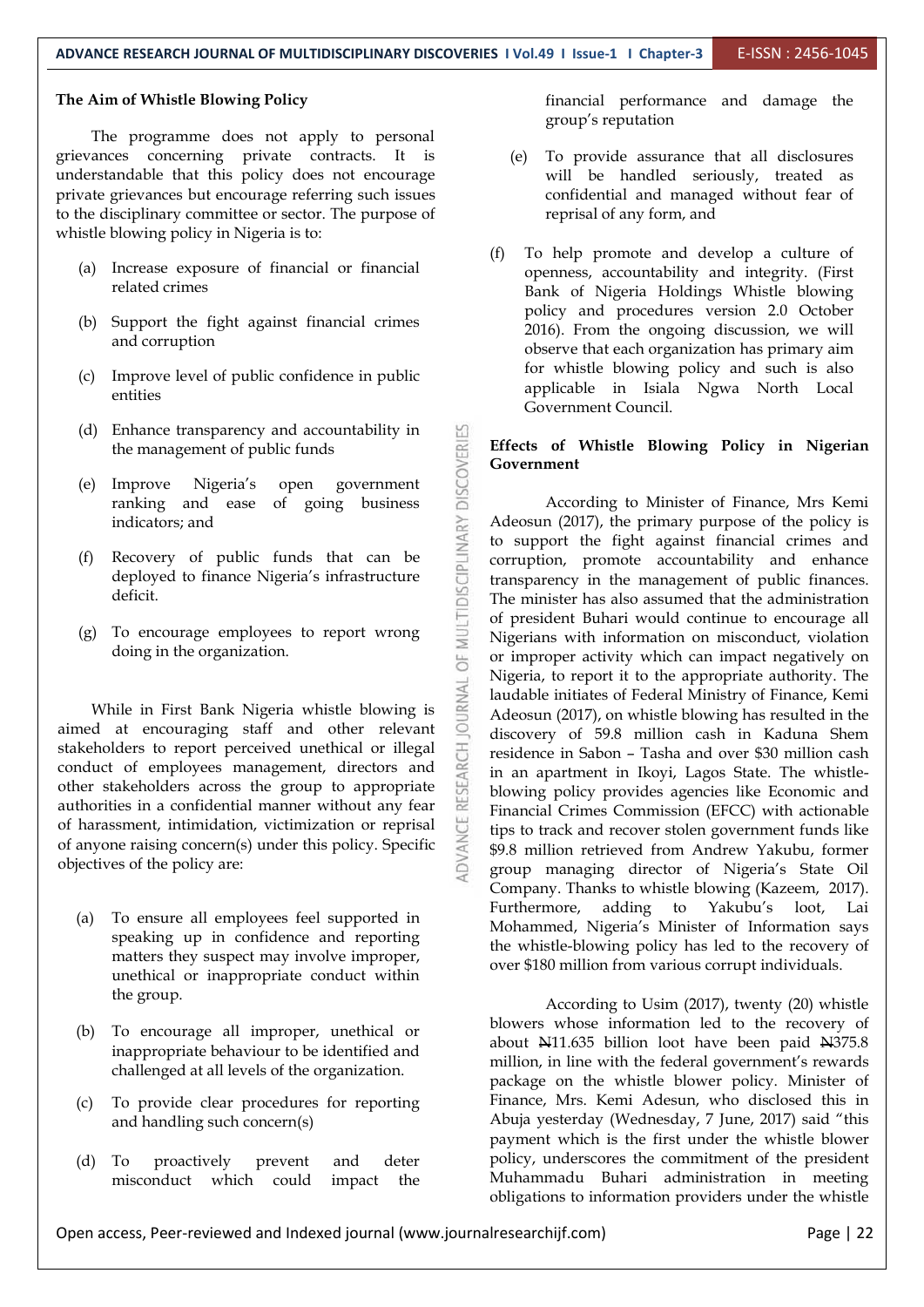blower policy. The policy is an essential tool in the fight against corruption, she stated. Again, when tips lead to the successful recovery of ill gotten funds, whistle-blowers are entitled to "between 2.5 – 5% of amount recovered. This relevant decision has allowed citizens who report corruption related offenses earn a cut from the recovered loot. (Kazeem, 2017)

By encouraging a whistle blowing policy, the Nigeria's citizens promote transparent structure and effective clear communication. More importantly, whistle blowing protects the organization's clients. The 2014 report to Nation on occupational fraud and abuse by the Association of certified fraud examiner (ACFE) found typical organizations lose 5% of its annual revenue to fraud. The ACFE concluded tip offs from employees being consistently and by far the most common detection method. Over 40% of all cases were detected by an employee tip-more than twice the rate of any other detection method. Organizations with<br>external hotlines are much more likely to catch fraud<br>by a tin and experience frauds that are 41% less costly external hotlines are much more likely to catch fraud by a tip and experience frauds that are 41% less costly and detected 50% more quickly. On the other hand,<br>the Economic and Financial Crimes Commission<br>(EFCC) arraigned the duo of Buhari Fannami, and the Economic and Financial Crimes Commission (EFCC) arraigned the duo of Buhari Fannami, and<br>Bakura Abdullahi on two separate one count charges<br>before a Federal High Court sitting in Maiduguri, Bakura Abdullahi on two separate one count charges before a Federal High Court sitting in Maiduguri, Borno State for allegedly giving false information to the agency under the whistle blowing policy. Trial  $\frac{1}{\infty}$  judge in the matter is Justice M. T. Salihu. judge in the matter is Justice M. T. Salihu.

### **Legality of Whistle-Blowing in Nigeria Governance System**

The questions about the legitimacy of whistle-<br>ing, the moral responsibility of whistle-blowing<br>the appraisal of the institutions of whistle-blowing<br>art of the field of political ethics. Legal protection blowing, the moral responsibility of whistle-blowing and the appraisal of the institutions of whistle-blowing are part of the field of political ethics. Legal protection for whistle-blowing varies from country to country and may depend on country of original activity where and how secrets were revealed, and how they eventually become published or publicized. Over a dozen countries have now adopted comprehensive whistle blower protection laws that create mechanisms for reporting wrongdoing and provide legal protections to whistle blowers. Over 50 countries have adopted more limited protections as part of their anti corruption, freedom of information, or employment laws. To be a whistle blower takes bravery, the list of negative consequences to whistle blowing seems endless; broken promises to fix the problem, disillusionment, isolation, humiliation, formation of an anti-you group, loss of job, questioning of the whistle blower's mental health, vindictive tactics to make the individual's work more difficult court proceedings. It all depends on the level of what information one reveals and to whom. The consequences vary from a corporate whistle blower to federal whistle blower.

The minister of finance Mrs Kemi Adeosun (2017), also disclosed that the policy was recently amended with the introduction of a formal legal agreement between information providers and the federal government, which is executed by the minister of Justice and Attorney-General of the federation.

The Senate of the Federal Republic of Nigeria on Wednesday 19<sup>th</sup> July, 2017 passed into law the whistle blower protection bill. The whistle blower protection bill was passed into law to protect persons who make discourses of improper conduct by public officers and public bodies. The bill provides that false whistle blowers would be liable to a minimum of five years imprisonment or a fine of ten million naira (10,000,000.00). The bill also adopted the federal government policy to reward whistle blowers with five percent of the recovered loot, which their disclosure led to its recovery. This bill also known as "An act to protect persons making disclosures for the public interest and others from reprisals, to provide for the matters disclosed to be properly investigated and dealt with and for other purposes related there with" was sponsored by Senator Biodum Olujimi (Ekiti South). Under the new bill, a person who makes a disclosure shall not be victimized by his or her employers or by fellow employees (Oyedele, 2017).

#### **Labour Management Relations**

The term Labour management relations refers to the interactions between employees, as represented by labour union, and their employers. This interaction is important as labour management is the backbone of any business and poor industrial relations can mean that productivity will be low and staff turnover will be high. For the best from your employees, it is vital that all consideration and care is put into good labour management. Labour management relation (LMR) also refers to be rules and policies which govern and implemented, and how they affect the needs and interests of employees and employers. These labour management relations include aspects of industrial life such as collective bargaining, trades unionism, discipline and grievance handlings, industrials disputes, employee participation in management and the interpretation of labour laws. The Labour Management Relations Act (LMRA), commonly referred to as the Taft-Hartley Act, had two primary purposes: (a) to lessen industrial disputes and (b) to place employers in a more equal position with the unions in bargaining and labour relations procedures ([www.shrm](http://www.shrm) org/resource).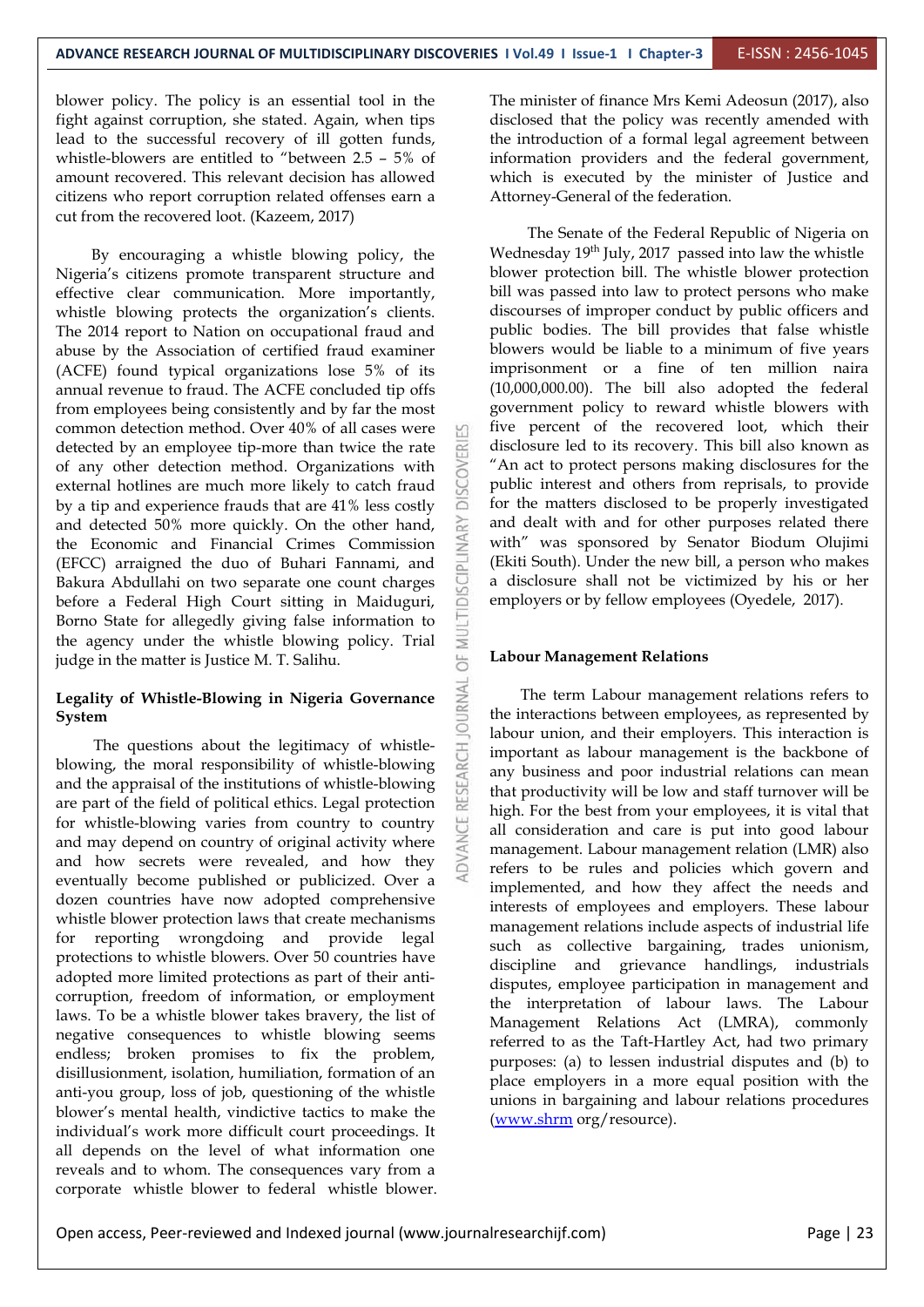#### **Indicators of Labour Management Relations**

Tripathi, (1992) observes that good industrial relations means absence of disputes between the two parties and existence of understanding, cooperation and partnership between them. Four indicators of labour management relations can be derived from this observation, viz, disputes, understanding, cooperation, partnership, non-payment of salary, non promotion, harassment, victimization, and dismissal between workers and management.

*Industrial Disputes:* means any dispute of difference between an employer and a workman or between employers and workmen or between workmen and workmen connected with the employment, or non employment, or the terms of employment, or with conditions of labour or the termination of services, or the re-installment in service, of any person. The discussion of personnel management (Ivanovic, 1988) defines industrial disputes or labour disputes as arguments between management or work-to-rule, the  $\frac{1}{2}$   $\frac{1}{2}$ Dictionary of personnel management (Ivanovic, 1988) defines industrial disputes or labour disputes as arguments between management or work-to-rule, the picketing and go-slow etc.

running sore strike, token strike, the overtime ban,<br>picketing and go-slow etc.<br>*Inderstanding*: the Dictionary of personnel management defines the term as private agreement. *Understanding:* the Dictionary of personnel management defines the term as private agreement. Private agreements between unions and management are termed as collective agreements in the field of labour management relations. Glueck (1978) points out that labour relations includes the negotiation of a<br>written contract concerning wages, hours, and other<br>conditions of employment and the interpretation and<br>administered without violating its any term or written contract concerning wages, hours, and other conditions of employment and the interpretation and administered without violating its any term or condition or rule by both parties over its period of  $\frac{15}{10}$  coverage. The absence of collective agreement implies that rules regulating employment relations are not join condition or rule by both parties over its period of coverage. The absence of collective agreement implies that rules regulating employment relations are not jointly agreed and determined by management and union(s).

*Cooperation:* means the ability to work harmoniously with others in the interest of overall organization and have good human relation with others (Tripathi, 1991). Umstot, (1984) defines the cooperation is working together to achieve mutual goals. This explains the roles of management and trade unions in bringing about a positive work culture.

Partnership: is a relationship in which two or more people work together as partners (Collins, Brimingham University International Language Data Base English Language Dictionary,1987). Based on this dictionary definition, workers and managers should work together as partners in labour management relations in order to achieve organizational goals and objectives. As partners of the organization, workers should participate in managing or making decision to accomplish organization's goals and objectives. Hence,

workers participation seems to be an indicator of labour management relation.

*Non Payment of Salary:* paying salary is in accordance to the employment Act, your employer must pay your salary at least once a month and within 7 days after the end of the salary period. There are exceptions for overtime resignations. Salary refers to remuneration including allowances, paid for work done under a contract service. Non-payment of salary is an offence. Your employer must pay your salary on time, according to the terms of your employment contract. If you are not paid on time, approach your employer to

understand if there are reasons for the late payment, and whether the regular payment schedule can be resumed. If you do not receive your salary, you can file an employment-related claim at the appropriate (ministry of power- paying salary. https://www.mom.gov.sg>paying salary).

*Non Promotion:* promotion is the usual means for filling vacancies in higher ranks in a grade by selecting officers from a lower rank in the same grade. Officers are selected for promotion on the criteria of character, ability, experience and any qualifications prescribed for the higher rank. The officer selected for promotion must be the most be the most meritorious, one who is able and ready to perform the more demanding duties at a higher rank. When you do not see promotion coming your way or getting passed over, can be disheartening and even humiliating.

*Harassment:* workplace harassment is the belittling or threatening behavior directed at an individual worker or a group of workers. Recently, matters of workplace harassment have gained interest among practitioners and researchers as it is becoming one of the most sensitive areas of effective workplace management, because a significant source of work stress is associated with aggressive behaviours at workplace (William, 2001).

*Victimazation:* is used to describe unfair treatment of a worker by an employer because of some action the worker has taken. Some employment legislation protects you from victimization if you are availing of your rights under the legislation or looking to avail of your right. This means that your employer cannot penalize you by dismissing you, treating you unfairly or changing you conditions of employment in an unfavourable way (citizens information: victimization <https://www.citizen> information. Ie/en/employment/enforcement and redress/ victimization at work.html).

*Dismissal:* is the termination of employment by an employer against the will of the employee. Though such a decision can be made by an employer for a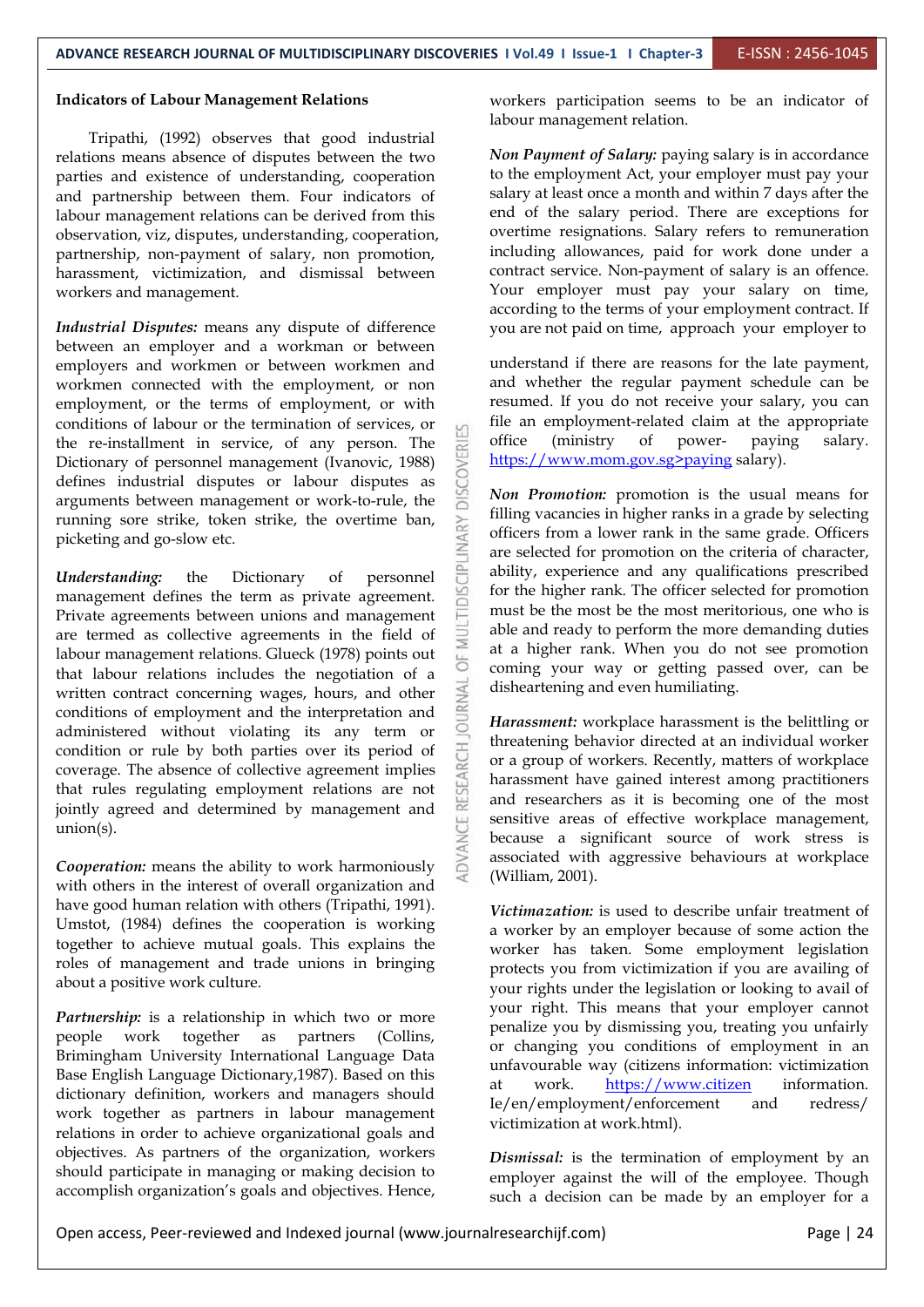variety of reasons, ranging from an economic downturn to performance-related problems on the part of the employee being fired has a strong stigma in some cultures (Congress, Senate, United States, Committee on Foreign Relation, 1953)

#### **Effects of Whistle Blowing Policy on Labour- Management Relations in Isiala Ngwa North Local Government Council**

In recent time, in the case of the purported bill for the establishment and control of Isiala Ngwa North community vigilante Group (CVG) which compelled all staff of Isiala Ngwa North Local Government Council at Okpuala Ngwa to have their monthly Vigilante levies of two hundred naira deducted at source with receipts to evidence payment, Nigeria Union of Local Government Employees (NULGE) stated their position in support for the staff of Isiala<br>Ngwa North Local Government Council worker. This<br>in a nutshell expressed the timely intervention of<br>NULGE for the sake of its members; it also enacted in Ngwa North Local Government Council worker. This in a nutshell expressed the timely intervention of NULGE for the sake of its members; it also enacted in us the functions of NULGE in Labour-Management issues which will also pay out in the provision of whistle blowing policy in the system against corrupt practices in Isiala Ngwa North Local Government Council. In another loo issues which will also pay out in the provision of whistle blowing policy in the system against corrupt practices in Isiala Ngwa North Local Government Council. In another looming crisis in the local Government Council in which the Governor announced that 50% of the state share of the Paris Club<br>refund aboll be conlied to extilement of errors of announced that 50% of the state share of the Paris Club refund shall be applied to settlement of arrears of  $\geq$  salaries. consequent upon which a committee of  $\geq$  4) salaries, consequent upon which a committee of government and labour was inaugurated the following day. The committee recommended that local government workers who were being owed several  $\frac{3}{2}$ government and labour was inaugurated the following day. The committee recommended that local government workers who were being owed several months arrears of salaries be paid only one month out<br>of the entire liabilities should disbursed within three<br>days. On January 30, 2017 Nigeria Union Of Local<br>Government Employees Abia State Secretariat wrote a of the entire liabilities should disbursed within three days. On January 30, 2017 Nigeria Union Of Local Government Employees Abia State Secretariat wrote a letter to his excellence the Governor to ensure that our right (NULGE) are protected especially when every other segment of the Labour force in Abia state has benefitted from the Paris Club refund except the Local Government Worker.

In another issue, on 24<sup>th</sup> August, 2014, in the **Figure** protest/report of non-payment of our January 2014 Whistle blowing policy incremental step and minimum wage arrears by the head of service/treasurer of Isiala Ngwa North L.G.A which was graciously given to us (NULGE) by His substantion of govern Excellence as right and entitlement of the staff, NULGE Isiala Ngwa North L.G.A applied to the Chairman Local Government Service Commission to use his good office to retrieve the above sum N583,239.00, incremental step and N380,000 minimum wages arrears which is the amount due to the staff of Isiala Ngwa North L.G.A. On  $11<sup>th</sup>$  August, 2014, NULGE applied to the branch manager Enterprise **Soliciting of bribes** Bank Plc, Faulks Road Aba, Abia state for grace period of seven (7) days from the due date of loan repayment

interest charged on NULGE workers because delay in salary payment by local government, which attracted additional interest charges the union frowns at it and threatened to leave the bank if application is not granted. Finally, on Wednesday 30<sup>th</sup> July, 2014 the State Executive Council (SEC) meeting of NULGE in Session deliberated on the State of affairs of the Local Government Administration in the State and other issues affecting the Welfare of the Workers and resolved as follows:

- The Union once again commends the State Government for the commencement of the payment of Minimum wages arrears
- The SEC in session however decry the excruciating trauma and untold hardship being meted out to local Government Workers as a result of undue and rampant lateness in the payment of salaries…
- The SEC in session bemoaned the debilitating and demoralizing effects of the uncalled for suspension by the local Government Service Commission of the already concluded and implemented 2012 promotion exercise placing on hold the 2013 promotion exercise earlier advertised for…
- The members of SEC in session also lamented the continued denial of four months arrears of salaries owed workers of Bende Local Government despite the agreement reached between NULGE…. With above effects of whistle blowing on labour-management relations in Isiala Ngwa North Local Government Employees, when adopted as policy in Isiala Ngwa North Local Government Council, Nigeria Union of Local Government Employees will ensure good labour-management relations by enacting procedures that regulates working relationship in conflict situation.



#### **Figure 1: CONCEPTUAL FRAMEWORK**

*Source: Researcher's conceptualization (2020)*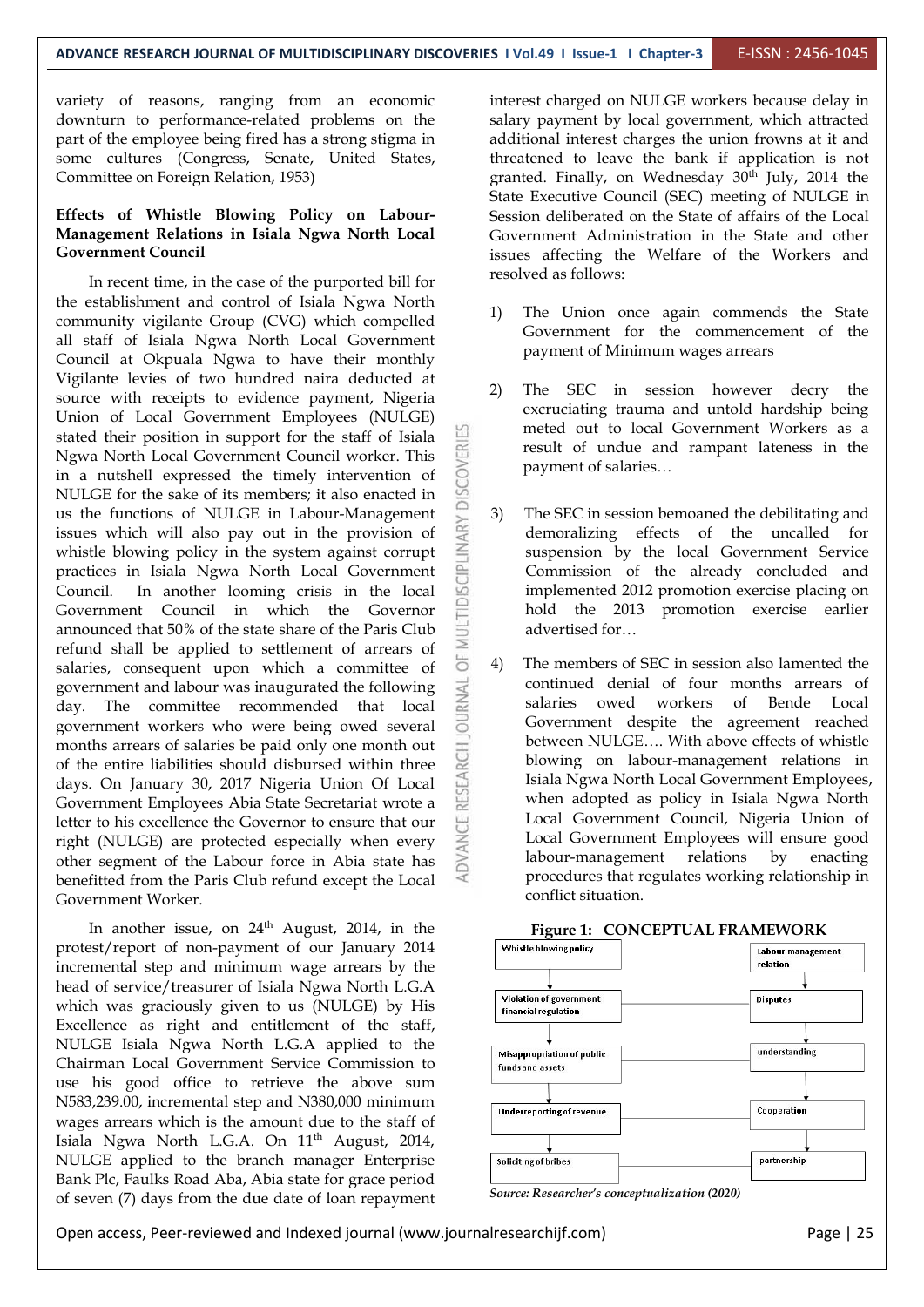#### **II. METHODOLOGY**

This study adopted the quasi-experimental design a survey method was adopted in order to the researcher take a snapshot at the situation in the organization and analyze same. The researcher selected sample from the assessable population of the eight (8) departments in Isiala Ngwa North Local Government Council. Going by Baridam, (2001), non probability sampling includes a variety of techniques among which are: convenience, purposive or judgment and quota. Purposive/quota sampling technique was adopted to select four hundred and eighty eight (488) staff whose level are within levels two (2) to levels twelve (12) because whistles are often blown by lower level staff from a population of 1260 (one thousand two hundred and sixty) drawn from the 8 (eight) departments in Isiala Ngwa North Local Government Council.

**Departments and selected staff in Isiala Ngwa North Local Government Council**

| S/N | Name of Departments                          | <b>Staff</b><br>Population | MULTIDISCIPLINA | 4. | Trar<br>Lan        |
|-----|----------------------------------------------|----------------------------|-----------------|----|--------------------|
| 1.  | Administration                               | 61                         |                 |    | Hou<br>Soci        |
| 2.  | Finance and Supplies                         | 61                         |                 | 5. | Dev                |
| 3.  | Primary Health Care                          | 61                         |                 | 6. | Agri               |
| 4.  | Works, Transports, Land and<br>Housing       | 61                         | ä               | 7. | Env:<br>Hea<br>Bud |
| 5.  | Social Development                           | 61                         |                 | 8. | Plan               |
| 6.  | Agriculture                                  | 61                         |                 |    | Rese<br>Stati      |
| 7.  | Environmental Health                         | 61                         |                 | 9. | Tota               |
| 8.  | Budget, Planning, Research<br>and Statistics | 61                         | ARCH JOURNAL    |    | Source: Fi         |
|     | Total                                        | 488                        |                 |    | $\mathbf{D}$       |

*Source: Field survey (2020)*

The table above shows that the researcher administered twenty eight (28) copies of the questionnaire to each of the eight departments (staff within low level 2-5, middle level 6-9, top level 10-12). Data were collected from both primary and secondary sources, by the researcher namely Questionnaire personal interviews and textbooks, internet printouts, journals, law no. 9 of 2004 Abia State of Nigeria respectively. Spearman rank order correlation co efficient was used with the aid of statistical package for social science (SPSS) 20.0 to establish the association among the dimensions of independent variable and dependent variables. The Cronbach Alpha coefficients were used to measure the strength and reliability of the questions of the measuring instrument. Hence, only the item that returns alpha value of 0.7 and above were considered.

#### **Data Analysis**

A total of 221 copies of the questionnaire were distributed to all the 8 departments in Isiala Ngwa North Local Government Council. To this end, the number of questionnaire distributed to each department was dependent on the selected number of staff population in that department as shown in the table below.

**Response rate on research instrument distributed to the departments in Isiala Ngwa North Local Government Council.**

| S/N | Respondent<br>Department                                  | No. of<br>question<br>distributed | No. of<br>questionnaire<br>returned | No. of<br>unreturned<br>questionnaire |
|-----|-----------------------------------------------------------|-----------------------------------|-------------------------------------|---------------------------------------|
| 1.  | Administration                                            | 28                                | 23                                  | 5                                     |
| 2.  | Finance and<br>Supplies                                   | 28                                | 20                                  | 8                                     |
| 3.  | Primary<br>Health Care                                    | 28                                | 24                                  | $\overline{4}$                        |
| 4.  | Works,<br>Transports,<br>Land and<br>Housing              | 28                                | 18                                  | 10                                    |
| 5.  | Social<br>Development                                     | 28                                | 17                                  | 11                                    |
| 6.  | Agriculture                                               | 27                                | 20                                  | 7                                     |
| 7.  | Environmental<br>Health                                   | 27                                | 21                                  | 6                                     |
| 8.  | Budget,<br>Planning,<br>Research and<br><b>Statistics</b> | 27                                | 20                                  | 7                                     |
| 9.  | Total                                                     | 221                               | 163                                 | 58                                    |

*Source: Field survey (2020)*

DVANCE RESEARCH JOURNAL OF MULTIDISCIPLINARY DISCOVERIES

Based on the sample size, 221 copies of questionnaire were administered to 8 departments in Isiala Ngwa North Local Government Council and 163 were returned while 58 were unreturned. Therefore the discussion was based on 163 questionnaire returned.

#### **Analysis of Research Question**

Different research questions formulated were analyzed here but demographic data were omitted in the analysis but in the appendix because they do not have significant effect on the study.

**Research Question One:** Does whistle blowing policy on violation of government's financial regulation affects disputes?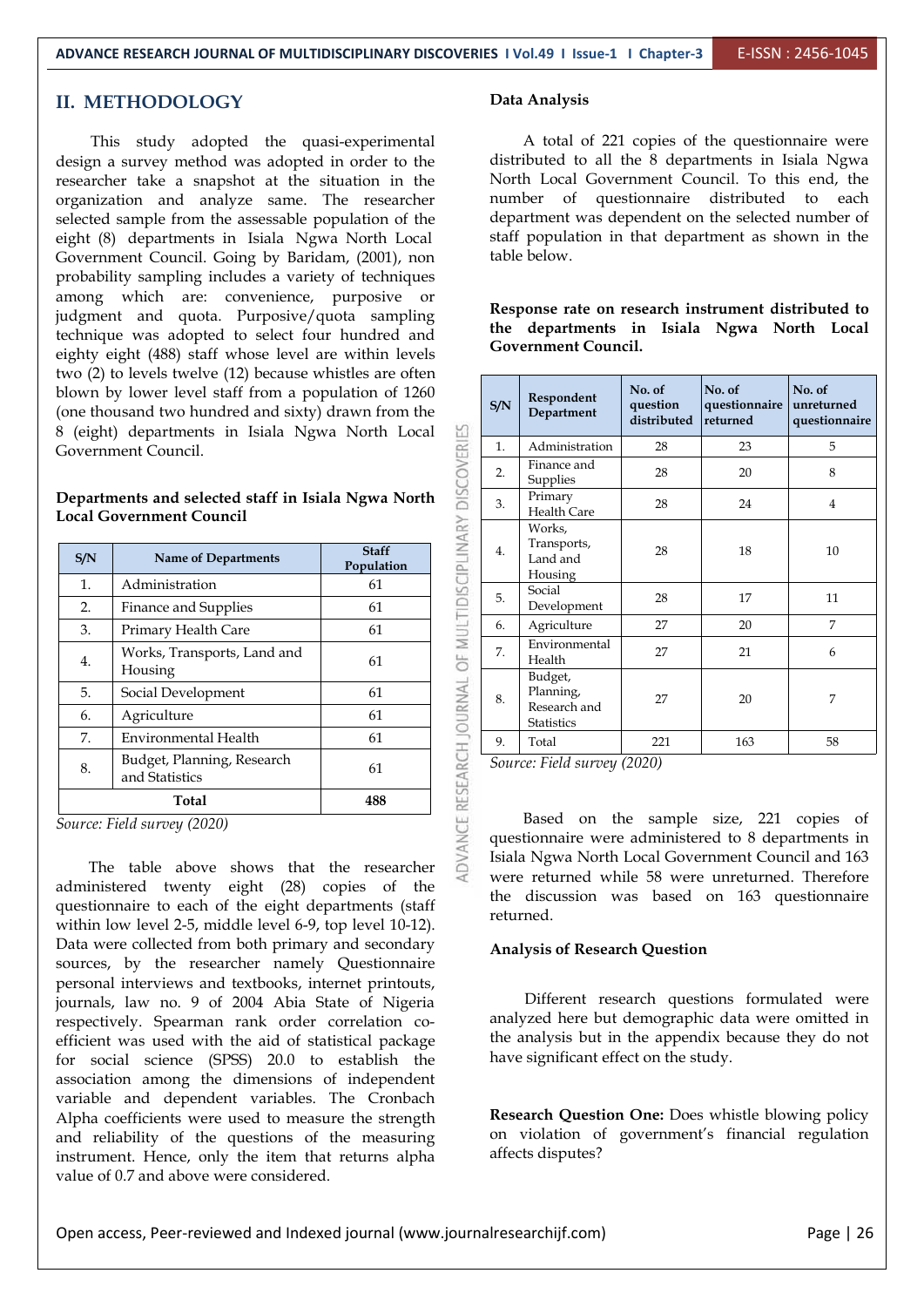#### **Response rate on violation of government's financial regulation and disputes**

|               | Frequency | Percent | Valid<br>Percent | Cumulati<br>ve Percent |             |
|---------------|-----------|---------|------------------|------------------------|-------------|
| To a greater  | 60        | 36.8    | 36.8             | 36.8                   | To a        |
| extent        |           |         |                  |                        | greater     |
| To a          | 50        | 30.7    | 30.7             | 67.5                   | extent      |
| considerable  |           |         |                  |                        | To a        |
| extent        |           |         |                  |                        | considera   |
| To a moderate | 30        | 18.4    | 18.4             | 85.9                   | ble extent  |
| extent        |           |         |                  |                        | To a        |
| To a slight   | 20        | 12.3    | 12.3             | 98.2                   | moderate    |
| extent        |           |         |                  |                        | extent      |
| Not at all    | 3         | 1.8     | 1.8              | 100.00                 | To a slight |
| <b>Total</b>  | 163       | 100     | 100              |                        | extent      |

*Source: Field survey (2020)*

From the table above, response rate on to a great extent was 60 (36.8%), to considerable extent was 50 (30.7%), to a moderate extent 30 (18.4%), to a slight extent was 20 (12.3%) and not at all was 3 (1.8%).  $(30.7\%)$ , to a moderate extent 30  $(18.4\%)$ , to a slight extent was 20 (12.3%) and not at all was 3 (1.8%).

| <b>Research Question Two:</b> Does whistle blowing policy<br>on misappropriation of public funds and assets affects<br>understanding?<br>Response rate on misappropriation of public funds<br>and assets and understanding.<br>Response rate on misappropriation of public funds<br>and assets and understanding. |           |         |                  |                       |                         | was 3 (1.<br>Research<br>soliciting<br><b>Respons</b> |
|-------------------------------------------------------------------------------------------------------------------------------------------------------------------------------------------------------------------------------------------------------------------------------------------------------------------|-----------|---------|------------------|-----------------------|-------------------------|-------------------------------------------------------|
|                                                                                                                                                                                                                                                                                                                   | Frequency | Percent | Valid<br>Percent | Cumulative<br>Percent |                         |                                                       |
| To a greater<br>extent                                                                                                                                                                                                                                                                                            | 70        | 42.9    | 42.9             | 42.9                  |                         | To a<br>greater                                       |
| To a<br>considerabl<br>e extent                                                                                                                                                                                                                                                                                   | 60        | 36.8    | 36.8             | 79.7                  |                         | extent<br>To a<br>considera                           |
| To a<br>moderate<br>extent                                                                                                                                                                                                                                                                                        | 20        | 12.7    | 12.7             | 92.4                  | ADVANCE RESEARCH JOURNA | le extent<br>To a<br>moderate                         |
| To a slight<br>extent                                                                                                                                                                                                                                                                                             | 12        | 7.4     | 7.4              | 99.8                  |                         | extent<br>To a sligh                                  |
| Not at all                                                                                                                                                                                                                                                                                                        | 1         | 0.6     | 0.6              | 100                   |                         | extent                                                |
| <b>Total</b>                                                                                                                                                                                                                                                                                                      | 163       | 100     | 100              |                       |                         | Not at all                                            |

*Source: Field survey (2020)*

From the table above, response rate on to a great extent was 70 (42.9%), to considerable extent was 60 (36.8%), to a moderate extent, 20 (12.7%), to a slight extent was 12 (7.4%), and not at all was 1 (0.6%).

**Research Question Three:** Does whistles blowing policy on underreporting of revenues affects cooperation?

**Response rate on underreporting of revenues and cooperation**

|                                 | Frequency | Percent      | Valid<br>Percent | Cumulative<br>Percent |
|---------------------------------|-----------|--------------|------------------|-----------------------|
| To a<br>greater<br>extent       | 90        | 55.2         | 55.2             | 55.2                  |
| To a<br>considera<br>ble extent | 60        | 36.8         | 36.8             | 92.0                  |
| To a<br>moderate<br>extent      | 10        | 6.1          | 6.1              | 98.1                  |
| To a slight<br>extent           | 3         | 1.8          | 1.8              | 100.0                 |
| Not at all                      | $\theta$  | $\mathbf{0}$ | $\theta$         | 100                   |
| Total                           | 163       | 100.0        | 100.0            |                       |

*Source: Field survey (2020)*

From the table above response rate on to a great extent was 90 (55.2), to a considerable extent was 60 (36.8%), to a moderate extent was  $10(6.1\%)$ , to a slight extent was 3 (1.8%), and not at all was 0 (0%).

**Research question four:** Does whistle blowing policy soliciting of bribes affects partnership?

**Response rate on soliciting of bribes and partnership**

|                                 | Frequency | Percent | Valid<br>Percent | Cumulative<br>Percent |
|---------------------------------|-----------|---------|------------------|-----------------------|
| To a<br>greater<br>extent       | 87        | 53.4    | 53.4             | 53.4                  |
| To a<br>considerab<br>le extent | 63        | 38.7    | 38.7             | 92.1                  |
| To a<br>moderate<br>extent      | 7         | 4.3     | 4.3              | 96.4                  |
| To a slight<br>extent           | 5         | 3.1     | 3.1              | 99.5                  |
| Not at all                      | 1         | 0.6     | 0.6              | 100                   |
| <b>Total</b>                    | 163       | 100.0   | 100.0            |                       |

*Source: Field survey (2020)*

From the table above, response rate on to a great extent was  $87$  (53.4%), to a considerable extent was  $63$  $(38.7\%)$ , to a moderate extent was  $7(4.3\%)$ , to a slight extent was  $5(3.1\%)$ , and not at all  $1(0.6)$ .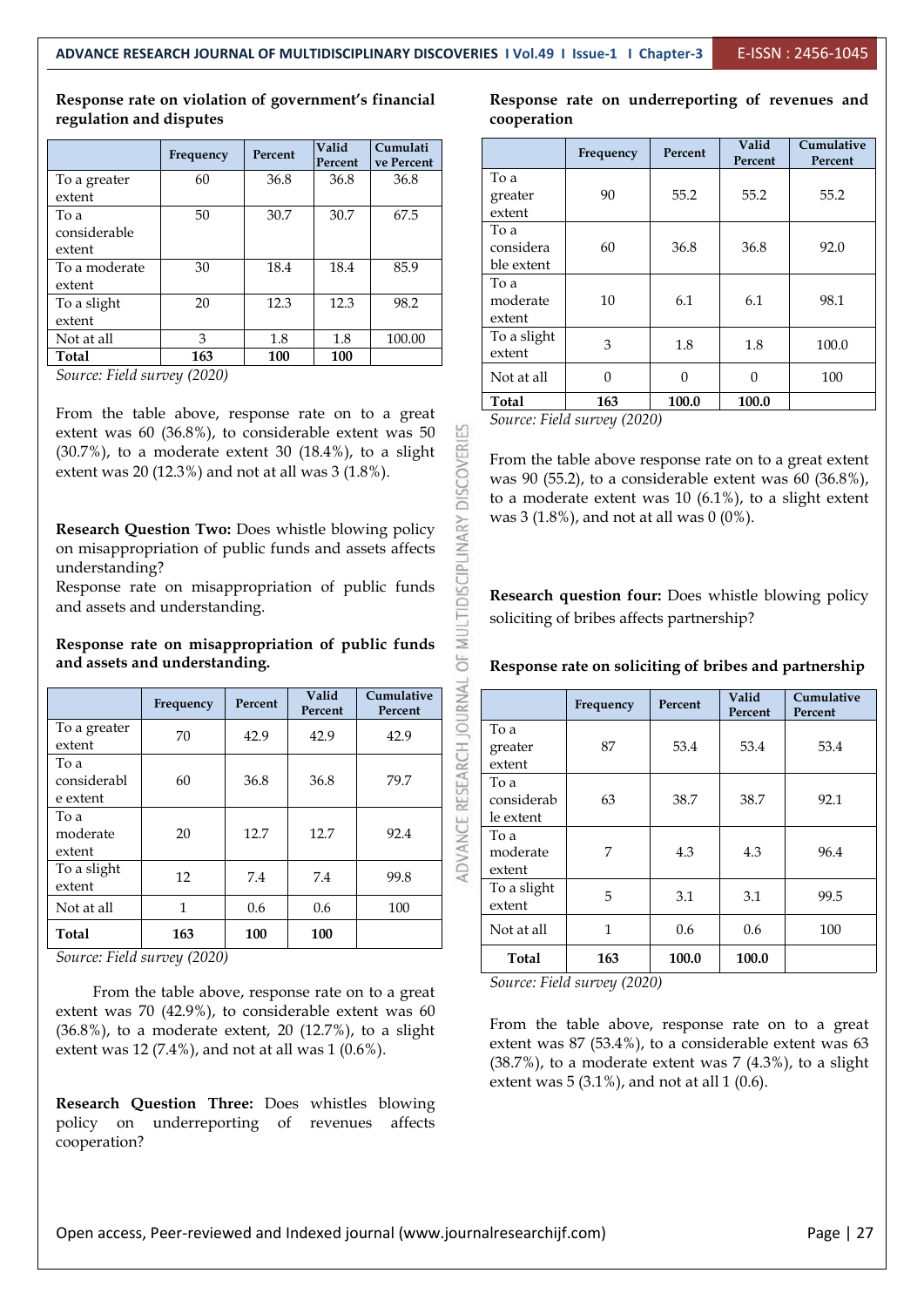#### **Test of Hypotheses**

**HO1:** There is no significant effect between violation of government's financial regulations and disputes

| ٠              |                                                    | <b>Correlations</b>            |                                                        |                 |
|----------------|----------------------------------------------------|--------------------------------|--------------------------------------------------------|-----------------|
|                |                                                    |                                | <b>Violation</b><br>government<br>financial regulation | <b>Disputes</b> |
|                | Violation<br>government<br>financial<br>regulation | <b>Correlation Coefficient</b> | 1.000                                                  | $.732**$        |
|                |                                                    | Sig. (2-tailed)                |                                                        | .000            |
| Spearman's rho |                                                    | N                              | 163                                                    | 163             |
|                | <b>Disputes</b>                                    | <b>Correlation Coefficient</b> | $.732**$                                               | 1.000           |
|                |                                                    | Sig. (2-tailed)                | .000                                                   |                 |
|                |                                                    | N                              | 163                                                    | 163             |

\*\*. Correlation is significant at the 0.05 level (2-tailed).

The above SPSS output shows the correlation **The above SPSS** output shows the correlation between violation government's financial relations and disputes ( $r = 0.732$ ,  $p < 0.05 = 0.0$ ). Therefore, we reject the null hypothesis (because our p value is less than 0.05) and accept alternative hypothesis that violation government's financial relations has a positive significant relationship with disputes 0.05) and accept alternative hypothesis that violation government's financial relations has a positive significant relationship with disputes

| Understanding |
|---------------|
| $.722**$      |
| .000          |
| 163           |
| 1.000         |
|               |
| 163           |
|               |

The above result shows the correlation between misappropriation of public funds and assets, and understanding ( $r = 0.722$ ,  $p < 0.05 = 0.0$ ). Therefore, we reject the null hypothesis (because our p value is less than 0.05) and accept alternative hypothesis that misappropriation of public funds and assets at wok have a positive significant relationship with understanding.

**HO3:** There is no significant effect between underreporting of revenues and cooperation

|                |                               | Correlations                   | <b>Under reporting</b><br>of revenues | Cooperation |
|----------------|-------------------------------|--------------------------------|---------------------------------------|-------------|
|                | Underreporting<br>of revenues | <b>Correlation Coefficient</b> | 1.000                                 | $.810**$    |
|                |                               | Sig. (2-tailed)                | ٠                                     | .000        |
|                |                               |                                | 163                                   | 163         |
| Spearman's rho | Cooperation                   | <b>Correlation Coefficient</b> | $.810**$                              | 1.000       |
|                |                               | Sig. (2-tailed)                | .000                                  |             |
|                |                               |                                | 163                                   | 163         |

\*\*. Correlation is significant at the 0.05 level (2-tailed).

The above result shows the correlation between underreporting of revenues and cooperation  $(r = 0.810)$ ,  $p \le 0.05 = 0.0$ . Therefore, we reject the null hypothesis (because our p value is less than 0.05) and accept alternative hypothesis that underreporting of revenues has a positive significant relationship with cooperation.

**HO4:** There is no significant effect between soliciting of bribes and partnership

|                |                         | <b>Correlations</b>            |                             |                    |
|----------------|-------------------------|--------------------------------|-----------------------------|--------------------|
|                |                         |                                | <b>Soliciting of bribes</b> | <b>Partnership</b> |
|                | Soliciting of<br>bribes | <b>Correlation Coefficient</b> | 1.000                       | $.718**$           |
|                |                         | Sig. (2-tailed)                |                             | .000               |
|                |                         |                                | 163                         | 163                |
| Spearman's rho | Partnership             | <b>Correlation Coefficient</b> | $.718***$                   | 1.000              |
|                |                         | Sig. (2-tailed)                | .000                        |                    |
|                |                         |                                | 163                         | 163                |

The result above shows the correlation between soliciting of bribes and partnership  $(r = 0.718)$ ,  $p < 0.05 = 0.0$ ). Therefore, we reject the null hypothesis (because our p value is less than 0.05) and accept alternative hypothesis that soliciting of bribes have a positive significant relationship with partnership.

#### **III. DISCUSSION OF FINDINGS**

- 1) Output of  $H<sub>01</sub>$ , the SPSS output shows the correlation between violation government's financial relations and disputes. The result revealed that violation government's financial regulation has a positive significant relationship with disputes. This implies that as whistle blowing policy on violation of government's financial regulations increases, disputes between labour and management will decrease in the workplace.
- 2) Result from  $H<sub>02</sub>$ , the SPSS result shows the correlation between misappropriation of public funds and assets, and understanding. The result shows that misappropriation of public funds and assets atwok have a positive significant relationship with understanding. This means that when whistle blowing policy on misappropriation of public funds and assets increases, understanding between labour and management will also increase.
- 3) On  $H<sub>03</sub>$ , the SPSS result shows the correlation between underreporting of revenues and cooperation. It therefore revealed that underreporting of revenues has a positive significant relationship with cooperation which means that as whistle blowing policy on underreporting of revenues is on the rise, employees tend to be motivated to do more and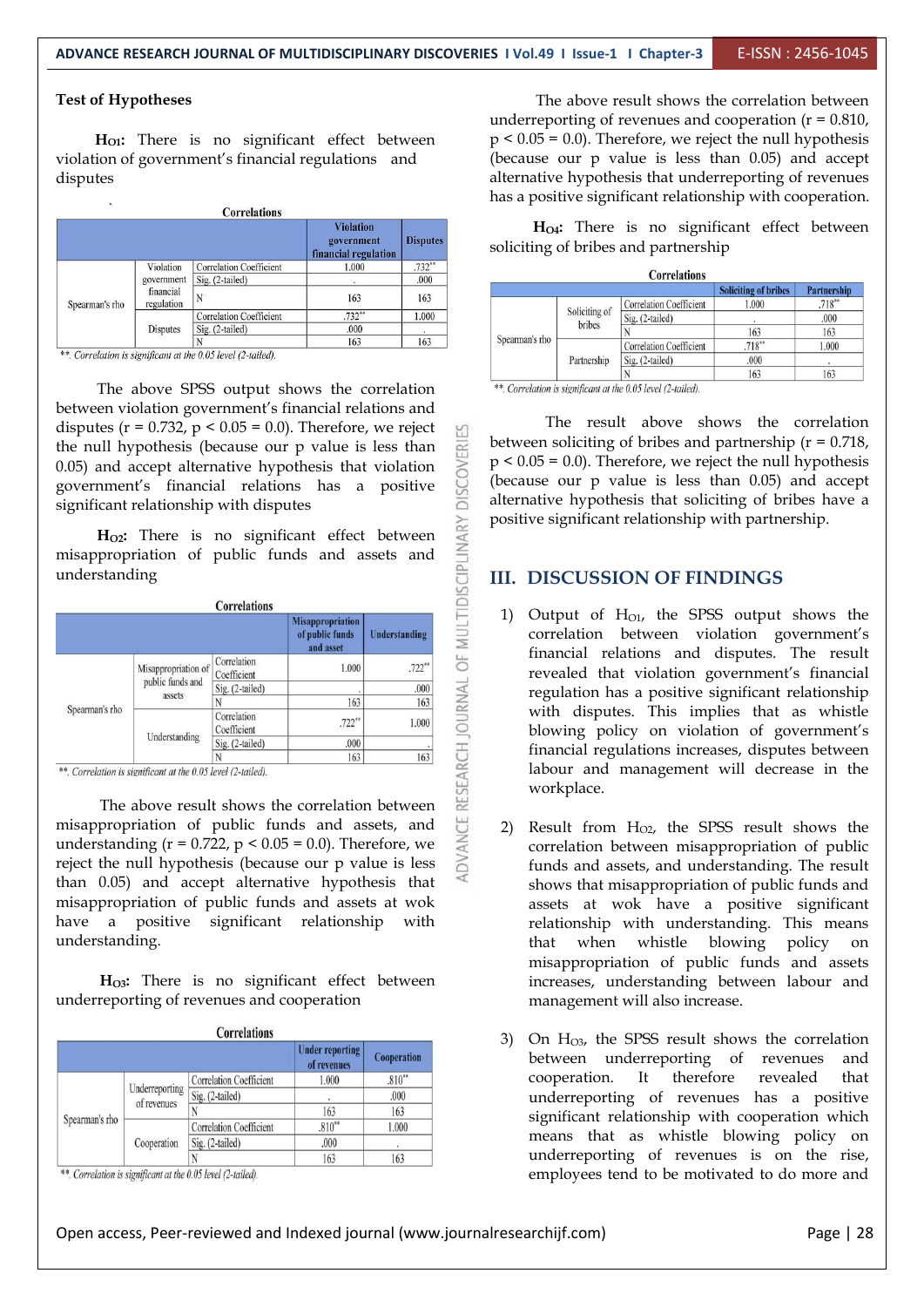the resultant effect will be an increase in the good labour management cooperation.

4) From  $H<sub>O4</sub>$ , the SPSS result shows the correlation between soliciting of bribes and partnership. The result revealed that soliciting of bribes has a positive significant relationship with partnership. This implies that as whistle blowing policy on soliciting of bribes increases, labour management partnership will also increase.

#### **IV. CONCLUSION**

The study concluded from the research that the independent variable (Whistleblowing Policy) has a positive effect on dependent variable (Labour- Management Relations) in Isiala Ngwa North local Government Council of Abia state. From the secondary data collected from Nigeria Union of Local<br>Government Employees (NULGE) and analyzed<br>proved the effect of whistle blowing policy on corrupt Government Employees (NULGE) and analyzed proved the effect of whistle blowing policy on corrupt [2] practices in Isiala Ngwa North Local Government Council, settlement of several month arrears of salaries,<br>
protest/report of non-payment of January 2014<br>
incremental step and minimum wage arrears, NULGE<br>
application to the branch manager Enterprise protest/report of non-payment of January 2014 incremental step and minimum wage arrears, NULGE application to the branch manager Enterprise  $\overline{Q}$  [3]

Bank PLC, faulks Road Aba, Abia state for grace Eperiod of seven(7) days from the due date of loan period of seven(7) days from the due date of loan repayment interest charged on NULGE workers [4] because of delay in salary payment by Local Government, and welfare of the workers. Finally, it was also concluded from the four null hypotheses that there is a significant relationship between that whistle Government, and welfare of the workers. Finally, it was also concluded from the four null hypotheses that there is a significant relationship between that whistle [5] Cobb,<br>blowing policy on violation of government's financial [5] Cobb,<br>regulations, misappropriation of public funds assets,<br>underreporting of revenues, and solic blowing policy on violation of government's financial regulations, misappropriation of public funds assets, underreporting of revenues, and soliciting of bribes reduces disputes, and enhances the understanding,<br>cooperation and partnership between labour and<br>management in Isiala Ngwa North Local Government<br>Council of Abia state. cooperation and partnership between labour and management in Isiala Ngwa North Local Government Council of Abia state.

#### **V. RECOMMENDATIONS**

Having seen the effect of whistle blowing policy on labour management relations specially in Isiala Ngwa North Local Government Council in Abia State and beyond, I recommend that:

- 1) Whistle blowing policy has the possibility to increase accountability and transparency in the management of public funds since the result of this research revealed that whistle blowing policy has positive significant relationship on labour management relations.
- 2) Whistle blowing policy has the possibility to [8] recover more funds that could be deployed in financing local government infrastructural deficit.
- 3) With whistle blowing policy, it is possible to develop a corrupt free workforce and increase positive relationship among employees and employers.
- In case of any problem in implementing this whistle blowing policy in Isiala Ngwa North Local Government , Nigeria Union of Local Government Employee as the umbrella organization championing the cause, welfare and interest of all worker in employed in local government in Nigeria, when dully informed steps in for justice to prevail.

#### **VI. REFERENCES**

- **[1] Abia State of Nigeria (2004).** *The Abia State Universal Basic Education Board Law*, 2004 law No. 9 Umuahia
- **[2] Ayuba et al (2012)** Public Policy Formulation and implementation in Nigeria. Research ISSN2224-5731 (peper) ISSN2225-0972 (online) Vol.2, No.5, 2012.
- **[3] Baridam, D.M. (2001).** *Research Method in Administrative Science*. Port Harcourt, Sherbrooke Associates, 100 pages
- **[4] Best, C. (2015).** Whistle blowing Policy Versions Communication & Implementation Plan. Portal's Document Library.
- **[5] Cobb, R.W and Elder, C.D (1972).** Participation in American Politics.: The Dynamics of Agenda building John's Hopkins University press. P.96 in Public Policy Art and craft of policy Analysis R.K Sapril(2 nd ed PHI Learning, New Delhi, 34 pages
- **[6] Collins, E.N.O. (2013).** Labour Unionism and Its Effects on Productivity: A case study of Jos International Breweries ( JB) PLC, Nigeria. *An International Multidisciplinary Journal, Ethiopia*. Vol. 7 (4), serial No. 31 September, 2013: DOI:http://dx.doi.org/10.4314/afriev.
- **[7] Congress, senate, united state, committee on foreign relation (1953).** Mutual security Act of 1953: Hearings before the committee on foreign relations, united state senate, eighty third congress, first session on a bill to Amend the mutual security Act of 1951, and for other purpose... in Wikipedia on dismissal.
- **[8] First Bank of Nigeria** Holdings Whistle blowing policy and procedures version 2.0 October 2016.